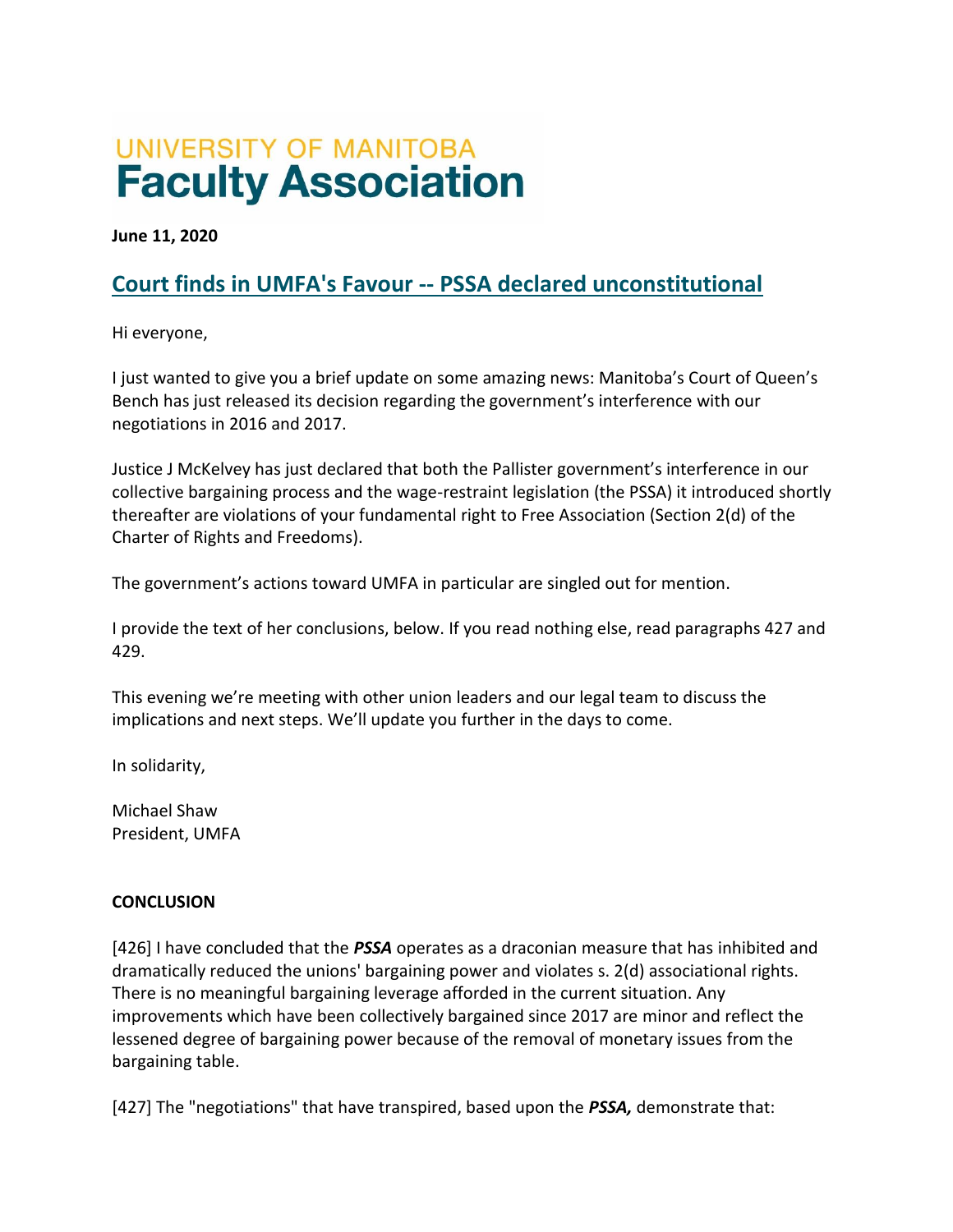• employers have not necessarily embraced the concept of wage restraint (ex., UM, BU, MGEU, FLBSD), but have felt compelled to bargain in full compliance, even where no budgetary constraints existed, and because of the retroactivity provisions;

• employers, at the outset of negotiations, have indicated the need for compliance with the **PSSA.** This has created a vacuum in which the collective bargaining process must function without the ability to utilize the leverage afforded by monetary issues;

• certain employers have chosen not to collectively bargain and delayed negotiations or are uncertain as to the applicability of the *PSSA* to their workplaces, which has, again, created delay. There have been 21 negotiated *PSSA* agreements. Most have been achieved under duress and the threat of the claw back provisions. These were conditionally ratified, subject to the *PSSA's* constitutional status. Further, these agreements have affected only 7.9 per cent of Plaintiffs union members.

[428] Unions were able to negotiate zero per cent increases over two years in and around 2010. Those were successfully bargained, albeit with trade-offs. This Government said it wanted certainty and found collective bargaining to be unacceptable to achieve that result. As Stevenson indicated, zero per cent increases were bargained in the past; however, other nonmonetary benefits had to be conceded. There is no question that monetary wage benefits are generally a very high priority with union membership. The limits on bargaining of monetary provisions has resulted in a loss of bargaining power which does not afford membership with a robust and meaningful ability to collectively bargain on non-monetary issues.

[429] The bargaining that transpired in 2016 with UMFA, found to be an unfair labour practice, was remarkable in that what transpired was UM's proposal over four years of a 17.5 per cent general wage increase plus market adjustments, being reduced to 1.75 percent. This occurred because of a Government mandate, of which UMFA was not advised until arbitration had begun. The University of Winnipeg and BU had previously agreed to more substantive wage increases (a range between 1.5 per cent and 2.5 per cent for 2016-2018). Consequently, it cannot be said that the *PSSA* wage caps were consistent with the going rate reached in other agreements, as existed in *Syndicat canadien* and other *ERA* cases. Interestingly, as well, UM felt it was in a sufficiently advantageous financial position to offer increased monetary wages/benefits and pleaded with Government representatives to allow such bargaining to transpire. This represented a substantive disruption of the collective bargaining process, harmed the relationship between UM and UMFA, and, as the evidence demonstrated, significantly altered the relationship between the union and its membership — both with respect to the 2016 and the 2017 negotiations. What transpired was a violation of s. 2(d) of the *Charter.* This is but one clear example of the violations of s. 2(d) that have occurred. The same infringements can be seen with respect to MTS, DSM Westman Labs, MGEU, and others.

[430] There have been examples where Government has "bargained" above the *PSSA* limits. However, such bargaining has generally transpired in the healthcare sector in order to secure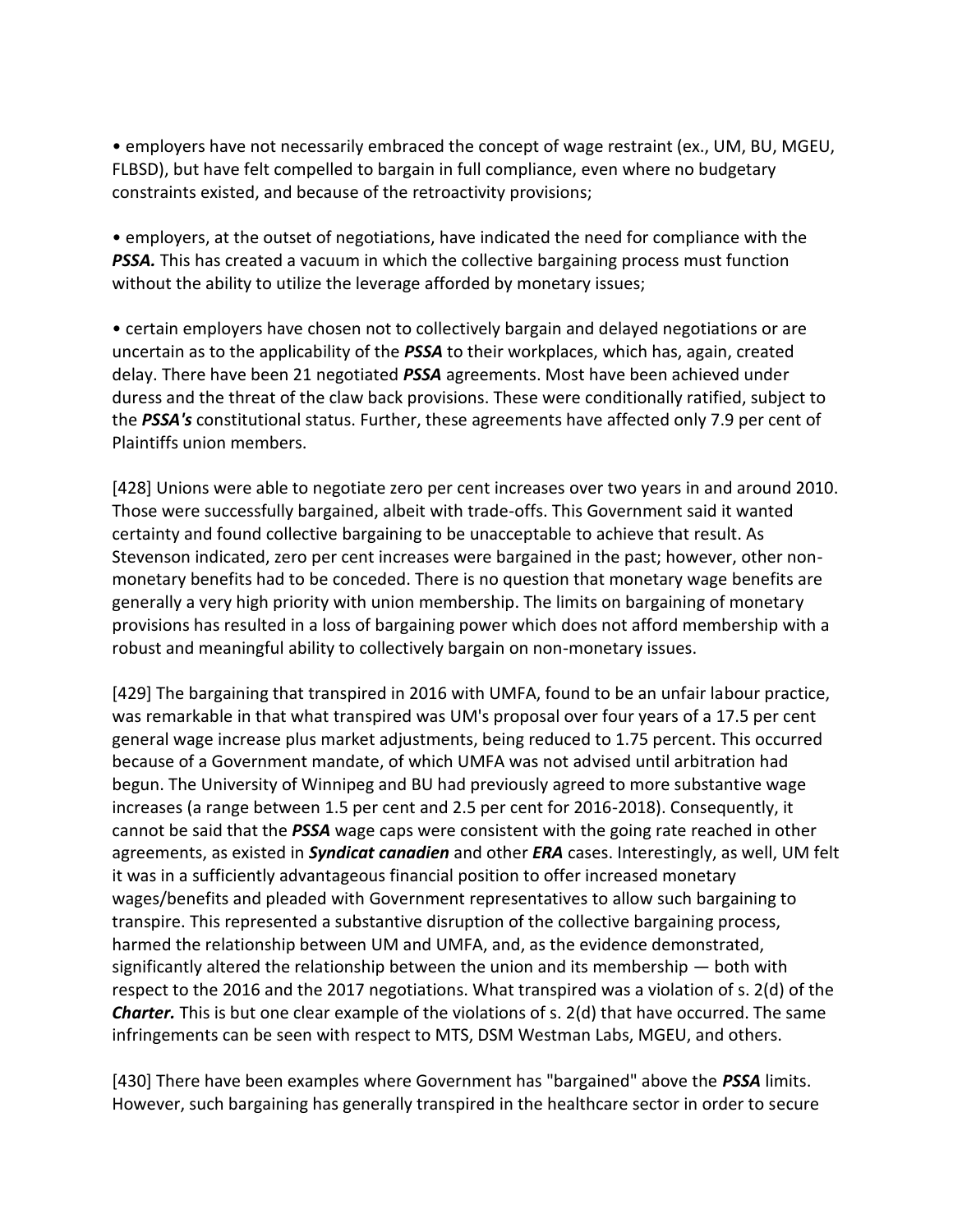equality with other units as a consequence of the realignments that have and will take place in healthcare. There have been other examples, such as the *IATSE* bargaining, EMS Superintendents, Direct Support Workers, and Trades employees at Winnipeg hospitals, who have all received higher than *PSSA* amounts. However, again, those agreements were accomplished to bring symmetry of wages with similar units or to resolve evident inequities. Those employees will still be subject to four years of sustainability when it comes time to negotiate their next collective agreement. Further, many of those contracts were concluded on a take-it-or-leave-it scenario from the employer without collective bargaining transpiring. As indicated, other agreements have been conditionally ratified. The existence of 21 agreements does negate the existence of substantial interference. Those agreements were not concluded as a consequence of meaningful bargaining, and, as was said by Justice Lederer in *OPSEU,*  represented, "more capitulation than negotiation" (at para. 142). There have also been significant delays occasioned with respect to collective bargaining, as evidenced by MTS, MGEU, ArlingtonHaus, and others.

[431] The *PSSA,* despite the fact that it has not been proclaimed, is effectively in force in the Province of Manitoba. It is clear from the "mandates" and policies utilized by the Government that the wage levels of zero per cent, zero per cent, 0.75 per cent and 1.0 per cent have been the applicable standards when dealing with unions. Further, the proclamation of the *PSSA*  represents a looming presence for union representatives — particularly with regard to the claw back and debt due provisions of the legislation. The *PSSA* has been enacted and its application has clearly been impactful in this Province. It has created substantial interference with collective bargaining.

[432] The *PSSA* has made it impossible for the Plaintiffs to achieve their collective goals and limits the right to freedom of association. The s. 2(d) right cannot be exercised in a meaningful fashion. The *PSSA* is not saved by virtue of s. 1 of the *Charter.*

[433] I have concluded:

1. this court has the requisite jurisdiction to rule on the constitutionality of the *PSSA;*

2. the Government has violated the unions' s. 2(d) of the *Charter* with respect to the rights of public sector employees and the collective bargaining process;

3. the violation of s. 2(d) *Charter* rights was not justified pursuant to s. 1;

4. the Government was not required to afford the unions with an opportunity to engage in bargaining prior to enacting the *PSSA* (s. 2(d));

5. the Government was not required to conduct meaningful pre-legislative consultation with the unions with respect to the *PSSA* (s. 2(d)). [434] I am satisfied that the Plaintiffs are entitled to the relief sought pursuant to paras. 1(c) and (f) of the Amended Statement of Claim, as the Government violated s. 2(d) of the *Charter* respecting the rights of employees represented by